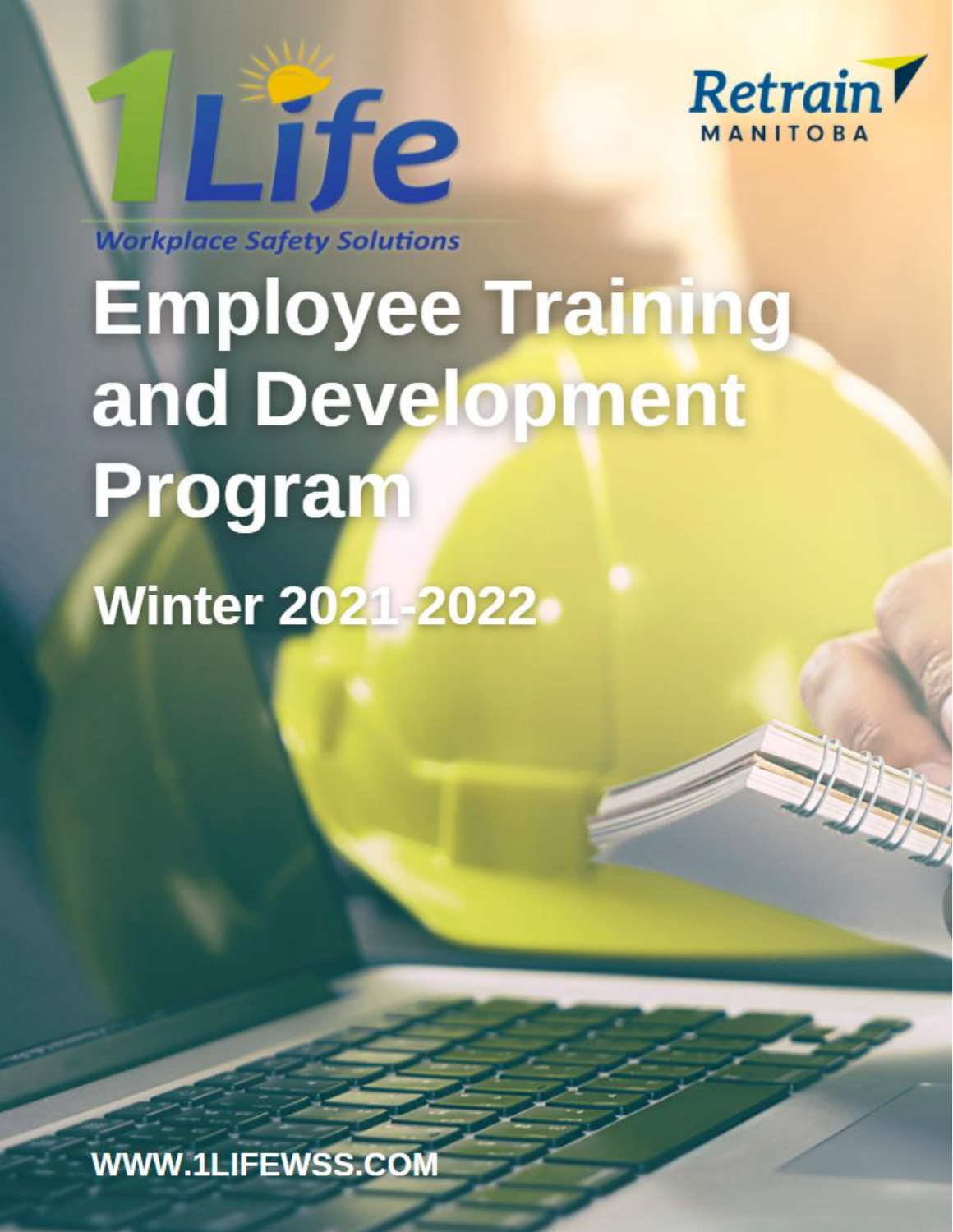

# **EMPLOYEE TRAINING AND DEVELOPMENT PROGRAM:**

# **Get up to \$2500/Employee and \$75,000/Business in Training Grants to Up-Skill Your Workforce.**

At the end of the day, losses due to injury, illness and property damage are paid from your company's profits. Enlightened leaders are realizing that effective safety management demonstrates the true value the organization places on its human capital and that it has a positive effect on the bottom line.

**Your business has the opportunity to increase the skills and competency of your workforce with advanced Workplace Safety Management training, only available from 1Life, and get all tuition costs re-imbursed. Time is of the essence as funds are finite and available on a first come first serve basis.**

## **DETAILS AND HOW TO APPLY**

**The Province of Manitoba**, **Manitoba Chambers of Commerce,** and **Economic Development Winnipeg** have launched the new [Retrain Manitoba Initiative.](https://can01.safelinks.protection.outlook.com/?url=https%3A%2F%2Fcme-mec.ca%2Fblog%2Fretrain-manitoba-grant-program%2F&data=04%7C01%7Ctheo%401lifewss.com%7Cc2098127d40e491ee22608d9ae16d689%7C6a2c9250d348418e930a90248c906135%7C0%7C0%7C637732235380824554%7CUnknown%7CTWFpbGZsb3d8eyJWIjoiMC4wLjAwMDAiLCJQIjoiV2luMzIiLCJBTiI6Ik1haWwiLCJXVCI6Mn0%3D%7C3000&sdata=ZFgGZ7juX6aqg4iROwJTk8zwBKQltm4MKNM8eJHW53c%3D&reserved=0) The \$12.5 million program is a grant for businesses, allowing you reimbursement of up to **\$2500/employee**, (up to a maximum of **\$75,000/company**) for any **retraining** and **upskilling** required to keep up with the changing needs of business, and act as **the next step toward improving economic recovery**.

### **Step 1: Register Your Company Profile for the Initiative:**

- **1) Open the Registration Page for the initiative:<https://www.retrainmanitoba.com/Employer/Registration>**
- **2) On the left-hand side under "Register Now" click "Register"**
- **3) Fill out the "Company Registration Form" featuring all following requirements:** 
	- a. Company Log in and Contact information
	- b. Company Mailing Address & Primary Info
	- c. Company Banking Information (Including a scanned copy of a void cheque)
	- d. Declaration: declaring you acknowledge and consent to all discussed terms
- **4) After sending in your application, you will be brought to a confirmation page, containing your application ID, should you wish to keep a copy for your records.**

*This concludes the first step in the application process.* 

### **Step 2: Apply for Reimbursement Grants:**

- **1) Once your company profile has been approved, you will be prompted to log into the Application Platform.**
- **2) On the left-hand side click "Applications"** → **"Create New Application"**
- **3) You will then be asked to fill out all required fields:**
	- a. **Employee Information**: First & Last Name, Company ID, Job Title/Position, Phone Number, and Hire Status
	- b. **Course Applied For**: Institution Name, Course Name, Course Fees, and Course Start Date
	- c. **Declaration:** Declaring you understand and agree to all terms & conditions
- **4)** Click **"Submit"**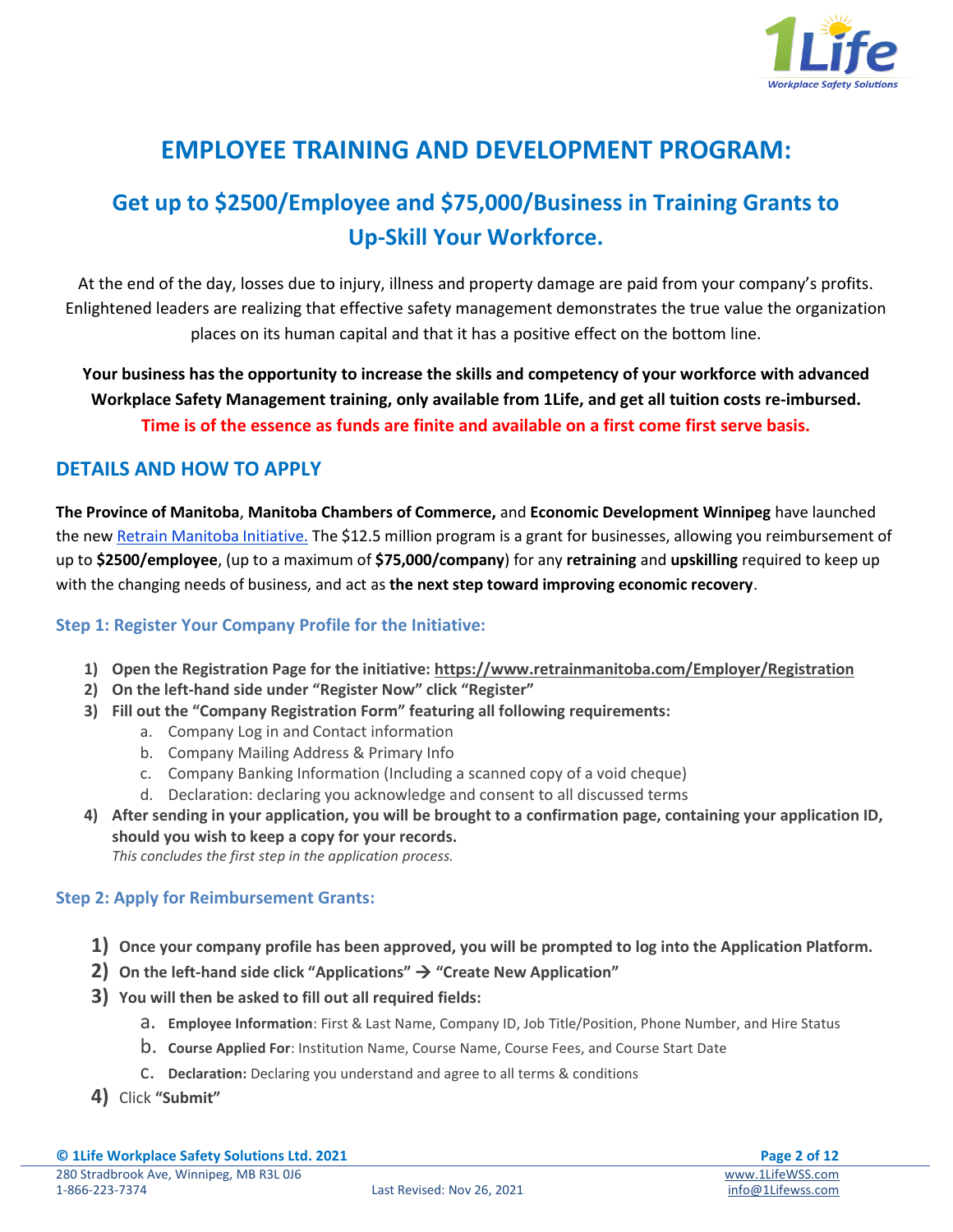

## **Register for 1Life Training Course Streams and Apply Immediately for Re-Imbursement**

*10 seats available for live in class training. All other seats will be virtual format. As conditions evolve, all training may require virtual format.*

|                                                                                                                                                                 | <b>EDUCATION STREAMS</b>              |                          |                           |                          |                        |
|-----------------------------------------------------------------------------------------------------------------------------------------------------------------|---------------------------------------|--------------------------|---------------------------|--------------------------|------------------------|
| <b>Course Name</b><br>= courses included<br>$\checkmark$                                                                                                        | Supervisor/<br>Management             | <b>WSH</b><br>Committees | Safety<br><b>Managers</b> | Safety<br>Administrators | General<br>Contractors |
| Safety Leadership to Drive ROI (Return on<br>Investment): Wed, January 12 <sup>th</sup> 8:00 AM-12:00 PM                                                        |                                       |                          |                           |                          |                        |
| Introduction to NeuroSafety; The Future of Safety<br>Management:<br>Wed, January 19th 8:00 AM-12:00 PM                                                          |                                       |                          |                           |                          |                        |
| How to Manage a Serious Incident to Avoid Legal<br>and Financial Fall-Out:<br>Wed, January 26th 8:00 AM-12:00 PM                                                |                                       |                          |                           |                          |                        |
| Along for the Ride; Avoiding the Pitfalls of Sub-<br>Contractor Management - Part 1: Evaluation &<br>Monitoring: Wed, February 2 <sup>nd</sup> 8:00 AM-12:00 PM |                                       |                          |                           |                          |                        |
| Along for the Ride; Avoiding the Pitfalls of Sub-<br>Contractor Management - Part 2: Monitoring High<br>Risk Work: Wed, February 9th 8:00 AM-12:00 PM           |                                       |                          |                           |                          |                        |
| Safety Administrator - Part 1:<br>Wed, February 16th 8:00 AM-12:00 PM                                                                                           |                                       |                          |                           |                          |                        |
| Safety Administrator - Part 2:<br>Wed, February 23rd 8:00 AM-12:00 PM                                                                                           |                                       |                          |                           |                          |                        |
| Skills for Safety Managers; Are you the Hero, The<br><b>Guide or The Villain?</b><br>Wed, March 2 <sup>nd</sup> 8:00 AM-12:00 PM                                |                                       |                          |                           |                          |                        |
| The Top 5 Drivers of High Functioning WSH<br>Committees: Wed, March 9th 8:00 AM-12:00 PM                                                                        |                                       |                          |                           |                          |                        |
| <b>Building and Maintaining Employee Resilience:</b><br>Wed, March 16th 8:00 AM-12:00 PM                                                                        |                                       |                          |                           |                          |                        |
| <b>Advanced Risk Management:</b>                                                                                                                                | Add on to any Stream for \$100/person |                          |                           |                          |                        |

**Wed, March 23<sup>rd</sup> 8:00 AM-12:00 PM** 

| <b>Tuition Costs</b>                                                                | <b>Basic</b>               | <b>Advanced</b>              |  |
|-------------------------------------------------------------------------------------|----------------------------|------------------------------|--|
| <b>Course Stream: Includes 4 Courses</b>                                            |                            |                              |  |
| 6 Month Follow-Up Coaching: 30 Minutes of Content<br>+60 Minutes of open Q&A/ Month |                            |                              |  |
| <b>Tuition Cost / Person</b>                                                        | \$650 \$500 until Dec 23rd | \$1300 \$1000 until Dec 23rd |  |
| Add on additional courses to your stream                                            | \$125/Person/Course        |                              |  |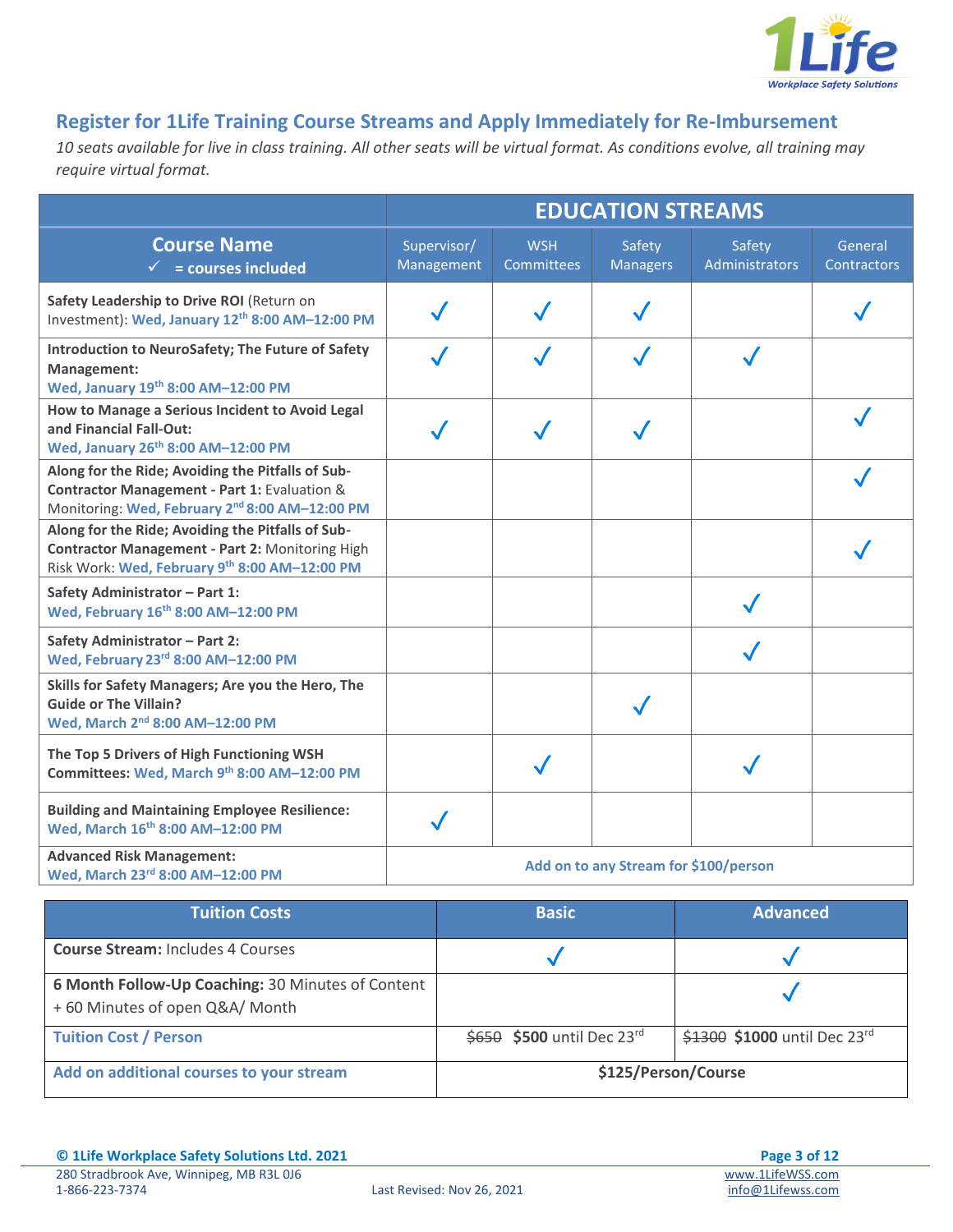

## **1Life Facilitator Bios**



#### **Theo Heineman, CRSP, CHSC, B.Sc.Ag:**

Theo is the President and CEO of 1Life Workplace Safety Solutions. She has over 20 years of Safety Management experience including assisting businesses to successfully navigate serious incidents and prosecution. Theo is also an international speaker and trainer. She is a Certified NeuroChangeSolutions Consultant, personally trained by leading neuroscientist and New York Times bestselling author, Dr Joe Dispenza. She is also a certified trainer in the science and practice of heart coherence by the HeartMath Institute.



#### **Gynelle Pakulak, CRSP, LAIT, Certified Ergonomic Specialist:**

Gynelle is a Safety Professional with 17 + years of experience working across a diverse sector of industries including government and heavy construction industry. She is passionate about ensuring workers go home at the end of the day exactly as they arrived to work. She believes that the well-being and safety of employees does not have to be hard, and her intention is to assist as many people as possible, change the way they think about safety.



#### **Charlotte Goodison-Hnytka, BASc., NCSO, Senior Safety Professional:**

Charlotte is a Safety Professional with 12 + years of experience working across a diverse sector of industries including high risk construction projects. As a welder by trade, she has a deep understanding of real world safety. She is passionate about integrating safety into daily activities in a way that moves from "blame, shame, and retrain" towards a new view of safety by building employee resilience and capacity so that their input and knowledge are used to make systems safer. Charlotte is excited to be writing her CRSP exam in 2022.



#### **Alicia Brown, Client Success Specialist:**

Alicia supports 1Life clients with software platform optimization and training. She is an expert at providing customized client support and encouraging special feature requests to make our clients experience even better. She has a background in Hospitality and Tourism Management and several years of business management experience. Alicia thrives from being involved with companies that have a core purpose of safety and health & wellness.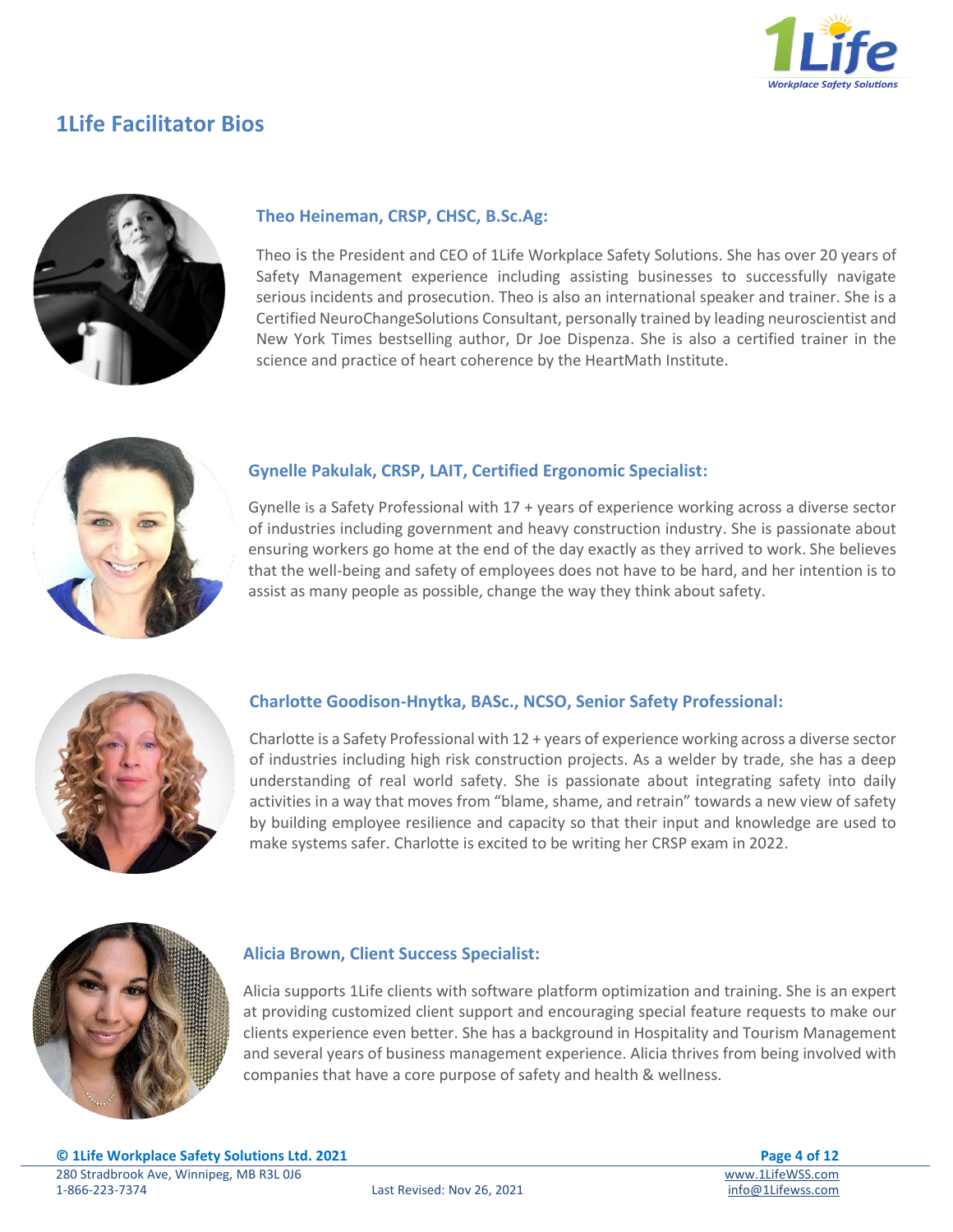

# **Training Courses and Content:**

## **Safety Leadership that Drives ROI (Return on Investment)**

Many organizations "do safety" out of fear of not getting work or just to check the boxes for legislative requirements. Not only is safety done this way hard to sustain but is more expensive, and leaves your business exposed. Learning objectives for this course include:

- The questions leaders need to be asking in order to drive Safety ROI
- The elements of an effective Management System framework required to consistently produce high quality (zero incident) results
- The astounding business case for creating and sustaining a phycological healthy workforce
- Simple but effective ways to generate greater performance with less effort.
- What are the leading indicators to measure in order to drive Safety ROI?
- Leadership Self Assessment Tool you can use in your workplace

Facilitator: Theo Heineman, CRSP, CHSC, B.Sc.Ag. Founder/CEO, Senior Safety Professional

Course Date: **Wednesday, January 12th 2022, 8:00 AM – 12:00 PM**

## **Introduction to NeuroSafety; The Future of Safety Management**

Despite innovations in safety engineering, PPE and massive investments in training, workplace incidents in general are not dropping. On top of that, evolving safety habits and culture for most organizations is a never-ending challenge. Research shows that understanding and applying the principles of neuroscience holds the key for safety management success. Learning outcomes for this course include:

- Simplifying neuroscience what is it?
- Learning the connection between stress and workplace incidents
- Understanding why 90% of safety training is lost in 7 days and what you can do about it
- Understand how peoples past experiences shape beliefs and behaviours in the present
- Why habits are difficult to break and the simple system to break them so that new ones can be created
- How to use an understanding of neuroscience to foster safety culture that drives employee wellbeing and business profitability

Facilitator: Theo Heineman, CRSP, CHSC, B.Sc.Ag. Founder/CEO, Senior Safety Professional

Course Date: **Wednesday, January 19th 2022, 8:00 AM – 12:00 PM**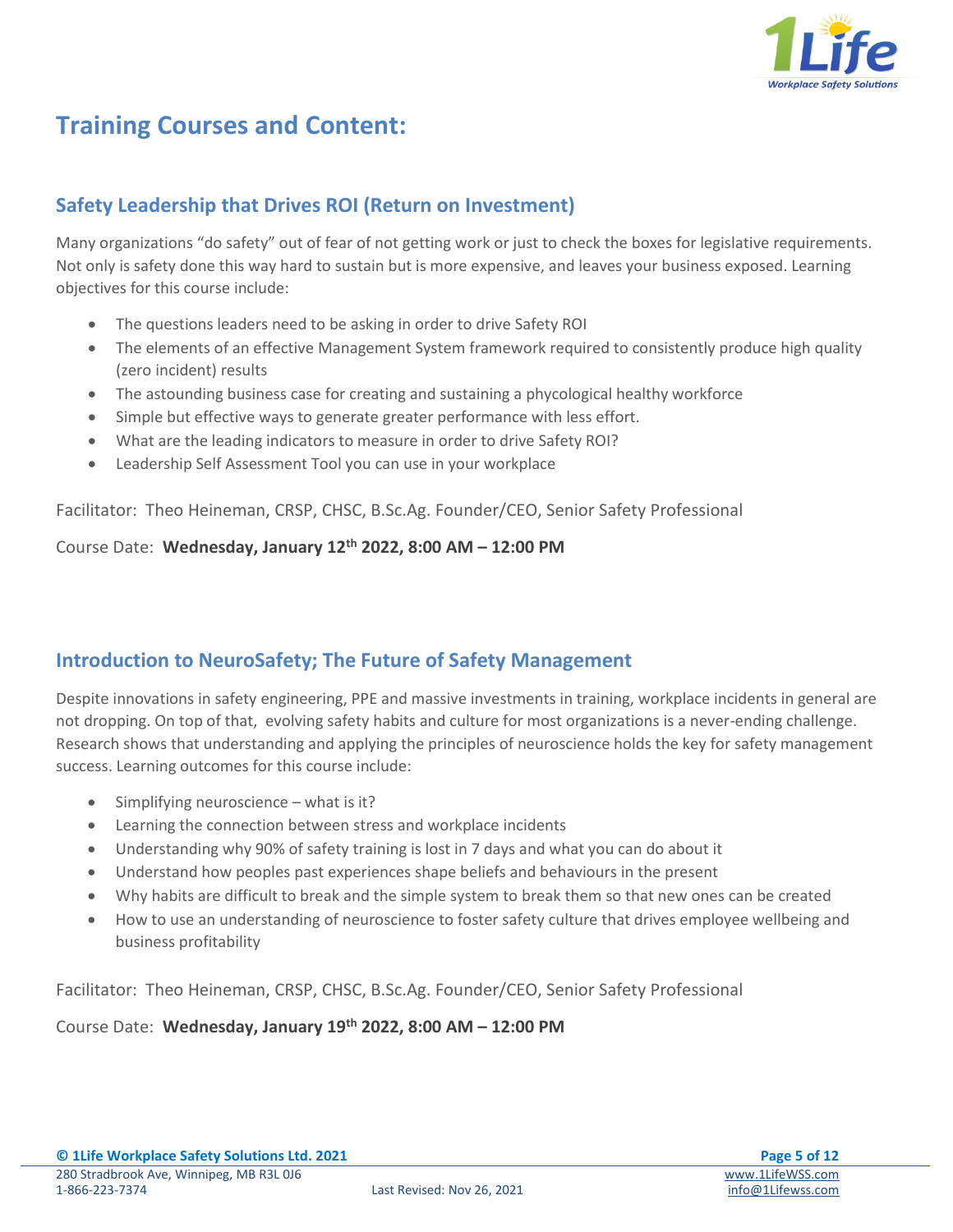

## **How to Manage a Serious Incident to Avoid Legal and Financial Fall-Out**

In many instances businesses find themselves caught off guard and prosecuted 2 years after a serious incident has occurred. Sadly, it could have been avoided with effective management at the time of the incident. How a serious incident is managed can mean tens of thousands of dollars and your company's reputation saved. This course is jam packed. Learning outcomes include:

- How to manage the incident scene
- The pitfalls to avoid when communicating required immediate reporting to authorities
- Requirements to protect your Incident Investigation findings from being used against you in court.
- How to satisfy the regulators quickly and increase the odds of closing your file (and not proceeding with prosecution)
- Elements of an effective investigation that will increase the odds of successful defense
- How to deal with the media
- The biggest mistakes companies make after a serious incident and how to avoid them

#### *Course Pre-requisite (1Life On-Line training course, Included): Incident Investigation Basics*

Facilitator: Theo Heineman, CRSP, CHSC, B.Sc.Ag. Founder/CEO, Senior Safety Professional

Course Date: **Wednesday, January 26th 2022, 8:00 AM – 12:00 PM**

## **Along for a (Bumpy) Ride You Did Not Expect: Avoiding the Pitfalls of Working with Sub-Contractors**

### **PART 1: Contractor Evaluation and Monitoring**

General Contractors are at the effect of everything that Sub-Contractors do or fail to do. When a sub-contractor has "an accident" generally the Prime Contractor "goes along for the legal ride." Fines have recently doubled in Manitoba (up to \$500,000 for a first offence) and no insurance can be purchased for this kind of liability. In addition, incomplete management of Sub-Contractors increases the risk that your projects will experience costly delays and rework. Learning outcomes for this course include:

- How many businesses become Prime Contractor without knowing it?
- A review of the strict legal requirements of Prime Contractors and how you can mitigate the risk to your business.
- Effective management of Sub-Contractors to drives project productivity
- The roadmap to build a due diligence defense BEFORE a serious incident occurs so that you never get caught "going along for the ride" after a serious incident
- Critical Elements of pre-qualification and monitoring

Facilitator: Theo Heineman, CRSP, CHSC, B.Sc.Ag. Founder/CEO, Senior Safety Professional

### Course Date: **Wednesday, February 2nd 2022, 8:00 AM – 12:00 PM**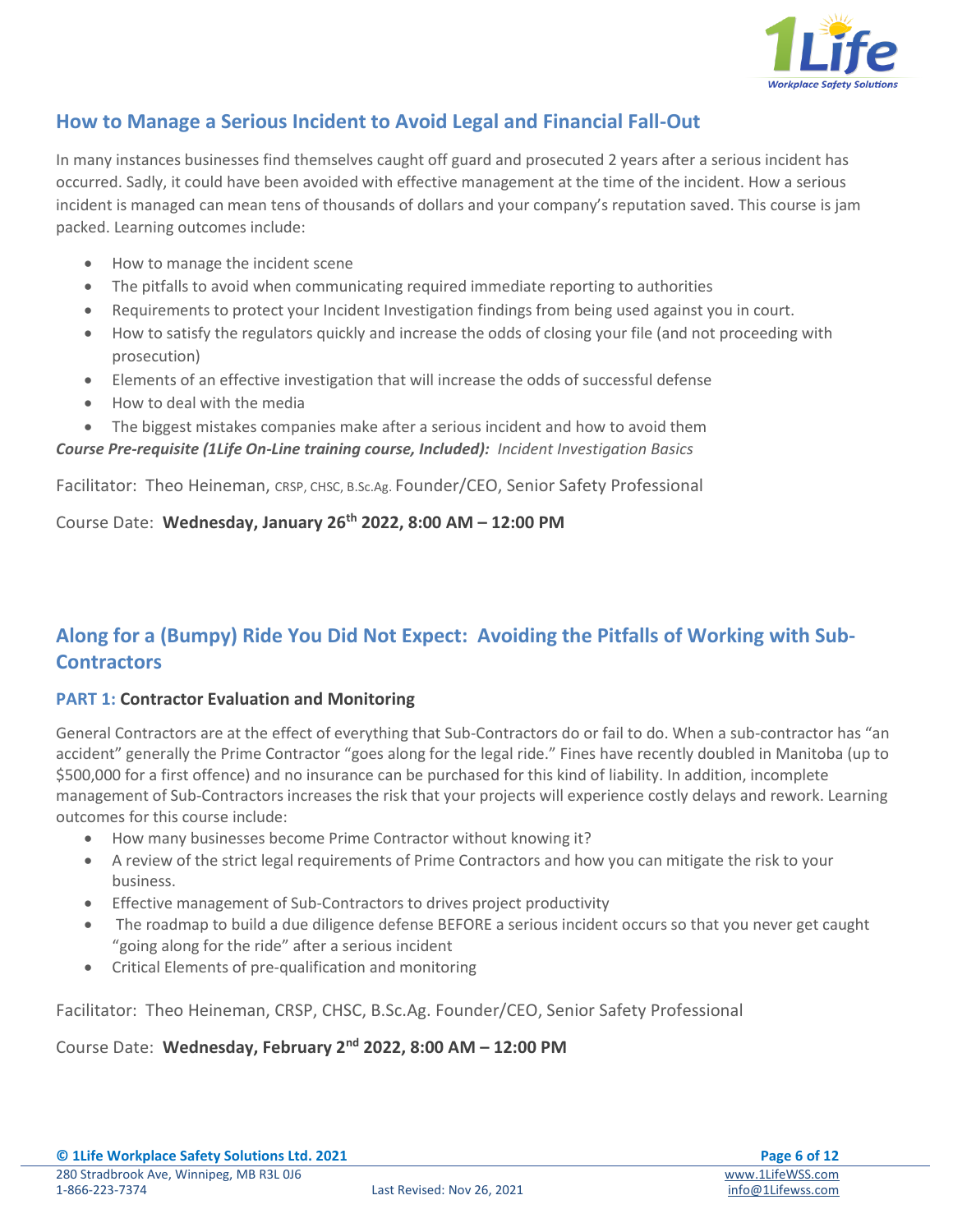

### **PART 2: Monitoring High Risk Work**

If you are a Prime Contractor, responsible for ensuring that every person on the jobsite complies with safety regulations, its important the project managers, supervisors and safety managers have a basic understanding of what safe work looks like for high-risk work. This course provides and overview of what you need to look for when monitoring:

- Working at heights
- Scaffold and Swing stage
- **Excavations**
- Hoisting and rigging
- Electrical work

**BONUS: All High-Risk Work monitoring checklists will be provided to help ensure effective management of your subtrades!**

*Course Pre-requisite (1Life On-Line training course, Included): Prime Contractor Essentials*

Facilitator: Charlotte Goodison-Hnytka, Senior Safety Professional

### Course Date: **Wednesday, February 9th, 2022, 8:00 AM – 12:00 PM**

## **Safety Administrator:**

The safety administrator plays a critical role in all high functioning safety management systems. Having a strong foundation of basic safety knowledge, making safety functions simple and easy for team members, and curating critical data are just a few of the skill sets required! The Safety Administrator is an important monitor and safety performance and can be the first line of defence to the system getting off track. This course is for 1Life Software clients only. Practical application on the 1Life software platform will be a focus.

#### **PART 1: Safety Management Fundamentals**

Learning outcomes include:

- What's your "WHY" as the safety administrator
- Safety management fundamentals
- Safety requirements and frequencies (what is supposed to be done when and by whom)
- What should safety admins do and not do, sample job description and performance objectives

Facilitator: Gynelle Pakulak, CRSP, LAIT, Certified Ergonomic Specialist/ Safety Professional

Course Date: **Wednesday, February 16th, 2022, 8:00 AM – 12:00 PM**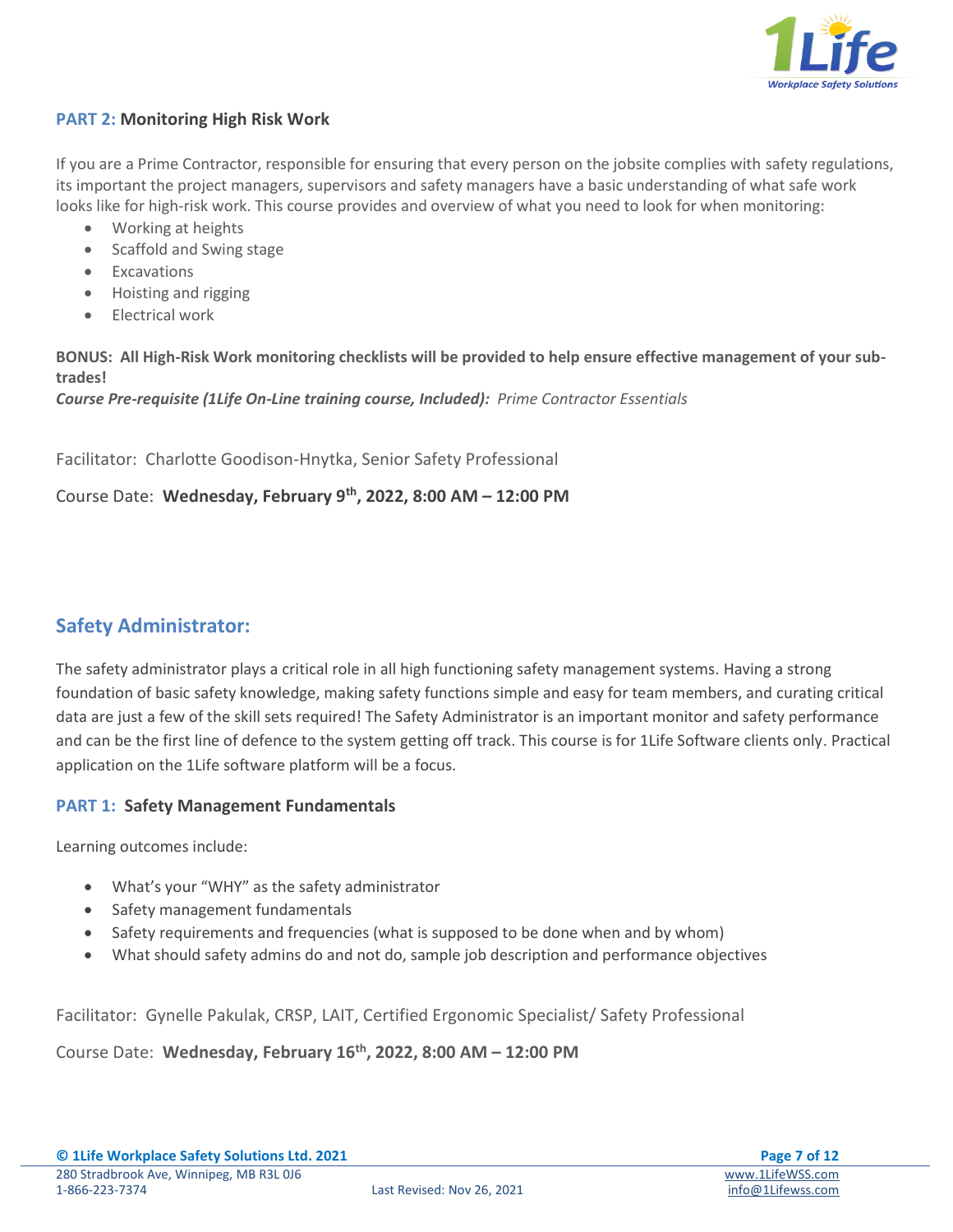

#### **PART 2: The Devil is in the Documentation**

Learning outcomes include:

- Setting up a functional system for documentation
- The finer details of correct record keeping for due diligence
- Making forms easy for workers to complete
- Reviewing documentation; the good, the bad and the ugly; what to be looking for
- Generating meaning safety reports for management

Facilitator: Gynelle Pakulak, CRSP, LAIT, Certified Ergonomic Specialist/ Safety Professional

Course Date: **Wednesday, February 23rd, 2022, 8:00 AM – 12:00 PM**

## **Skills for Safety Managers; Hero, Guide or Villain?**

As a Safety Manager, likely you have played all three roles in your career. However, one role is for more effective than all the others. Not playing the correct role can have devastating consequences to your safety culture and overall safety results. Learning objectives for this course include:

- What are the roles that the various workplace parties should and should not play (hero, villain, guide)?
- Why forcing safety or rewarding "zero" will never provide long term sustainable results
- How the differences in people must be understood and leveraged to optimize productivity and safety
- How to speak to the motivators of management in language that they can easily receive and act on.
- The top 3 negotiation hacks to get people to buy-in and move forward with your safety initiatives

Facilitator: Theo Heineman, CRSP, CHSC, B.Sc.Ag. Founder/CEO, Senior Safety Professional

Course Date: **Wednesday, March 2nd, 2022, 8:00 AM – 12:00 PM**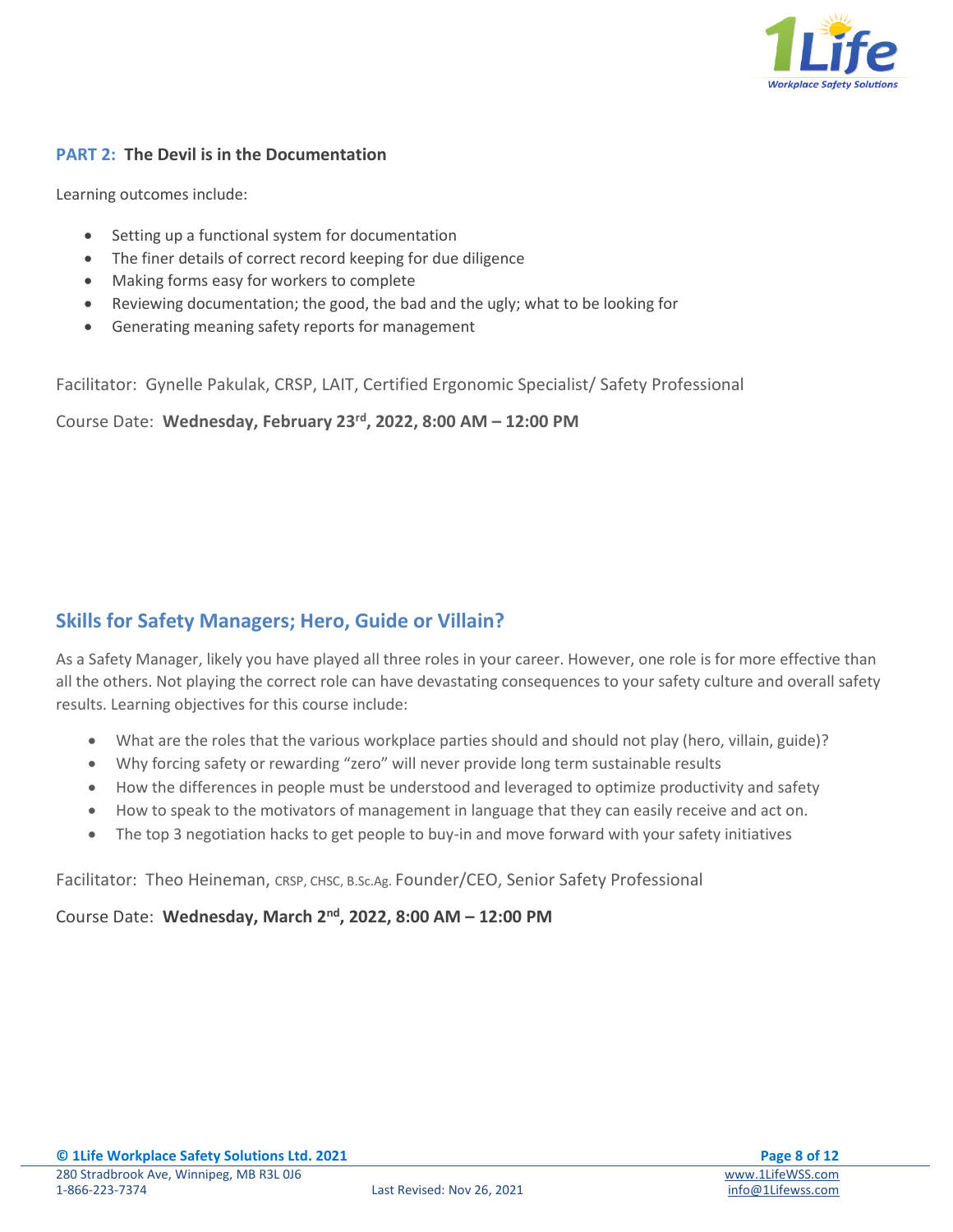

## **How to Develop a High Functioning WSH Committee**

Your Workplace Safety and Health Committee a quarterly 'must have because the law says so" dot on the calendar OR it can be a tremendous asset to your overall safety and business risk management. Learning objectives for this course include:

- Roles that the WSH Committee should and should not play
- Who should NOT be on a WSH Committee?
- The power of Committee's with a purpose
- Running high impact Committee meeting
- Effective communication skills for committees
- The importance of a little fun in the workplace and how the WSH Committee can foster it to drive safety culture

#### *Course Pre-requisite (1Life On-Line training course, Included): WSH Committee Essentials*

Facilitator: Gynelle Pakulak, CRSP, LAIT, Certified Ergonomic Specialist/ Safety Professional

Course Date: **Wednesday, March 9 th, 2022, 8:00 AM – 12:00 PM**

## **Building and Maintaining Employee Resilience**

The Mental Health Commission of Canada reported that 1 in 5 Canadians experience a mental health problem or illness each year with stress sited as a primary cause. This results in increased employee errors and absenteeism that in turn have a ripple effect on business performance. Learning outcomes for this course include:

- An understanding of the stress response and how it can become an addition (in people and organizations)
- The impact of stress on mental health, immune system function and absenteeism
- The link between stress and workplace incidents including violence and harassment
- How managing stress and building resilience, regardless of the external environment, is a skill that can be learned
- How to support your employees to build and maintain resilience through challenging times. *\*This is a research-based course using sources such as the HeartMath Institute*

Facilitator: Theo Heineman, CRSP, CHSC, B.Sc.Ag. Founder/CEO, Senior Safety Professional

Course Date: **Wednesday, March 16th, 2022, 8:00 AM – 12:00 PM**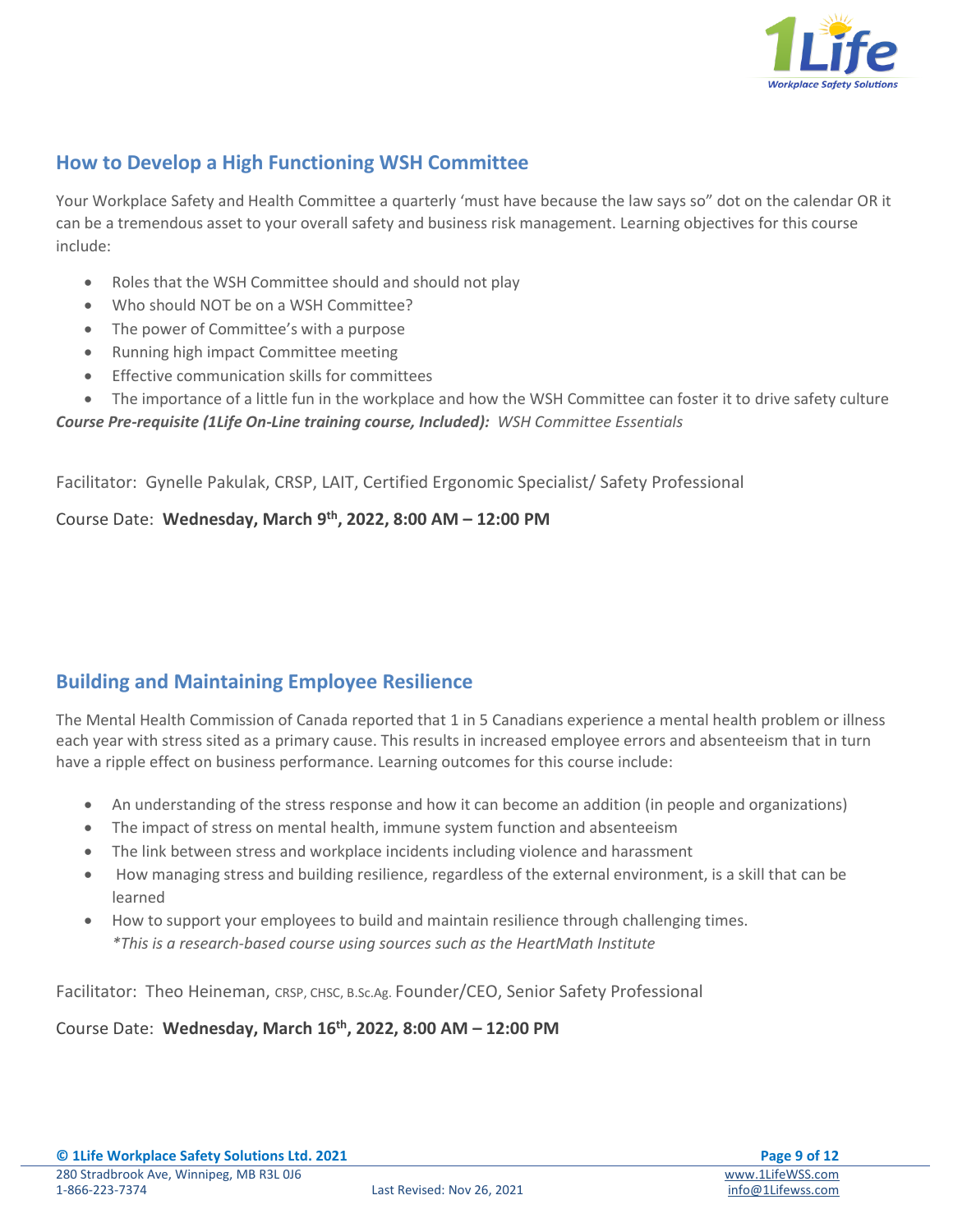

## **Advanced Risk Management**

Risk management is the logical process of evaluating safety risk as acceptable, tolerable, or unacceptable. The challenges that different people see things differently. Not only that, but a person's perception of risk can change from one day. Learning objectives for this course include:

- Why people's perception of risk differs and how to manage it
- How psychological factors play into risk perception and are fundamental to understand in order to implement effective controls
- How to use leading and lagging indicators as a predictor of future losses
- Three useful risk communication tools / techniques to implement in your workplace
- *Course Pre-requisite (1Life On-Line training course, Included): Hazard Awareness*

Facilitator: Theo Heineman, CRSP, CHSC, B.Sc.Ag. Founder/CEO, Senior Safety Professional

Course Date: **Wednesday, March 23rd, 2022, 8:00 AM – 12:00 PM**

## **Education Streams 6-Month Follow Up Coaching Session Dates:**

**Includes:** 30 Minutes of Content + 60 Minutes of open Q&A/ Month

- 1. **Thursday, February 10th, 2022, 12:00 – 1:30 PM**
- 2. **Thursday, March 10th, 2022, 12:00 – 1:30 PM**
- 3. **Thursday, April 14th, 2022, 12:00 – 1:30 PM**
- 4. **Thursday, May 12th, 2022, 12:00 – 1:30 PM**
- 5. **Thursday, June 9th , 2022, 12:00 – 1:30 PM**
- 6. **Thursday, July 14th, 2022, 12:00 – 1:30 PM**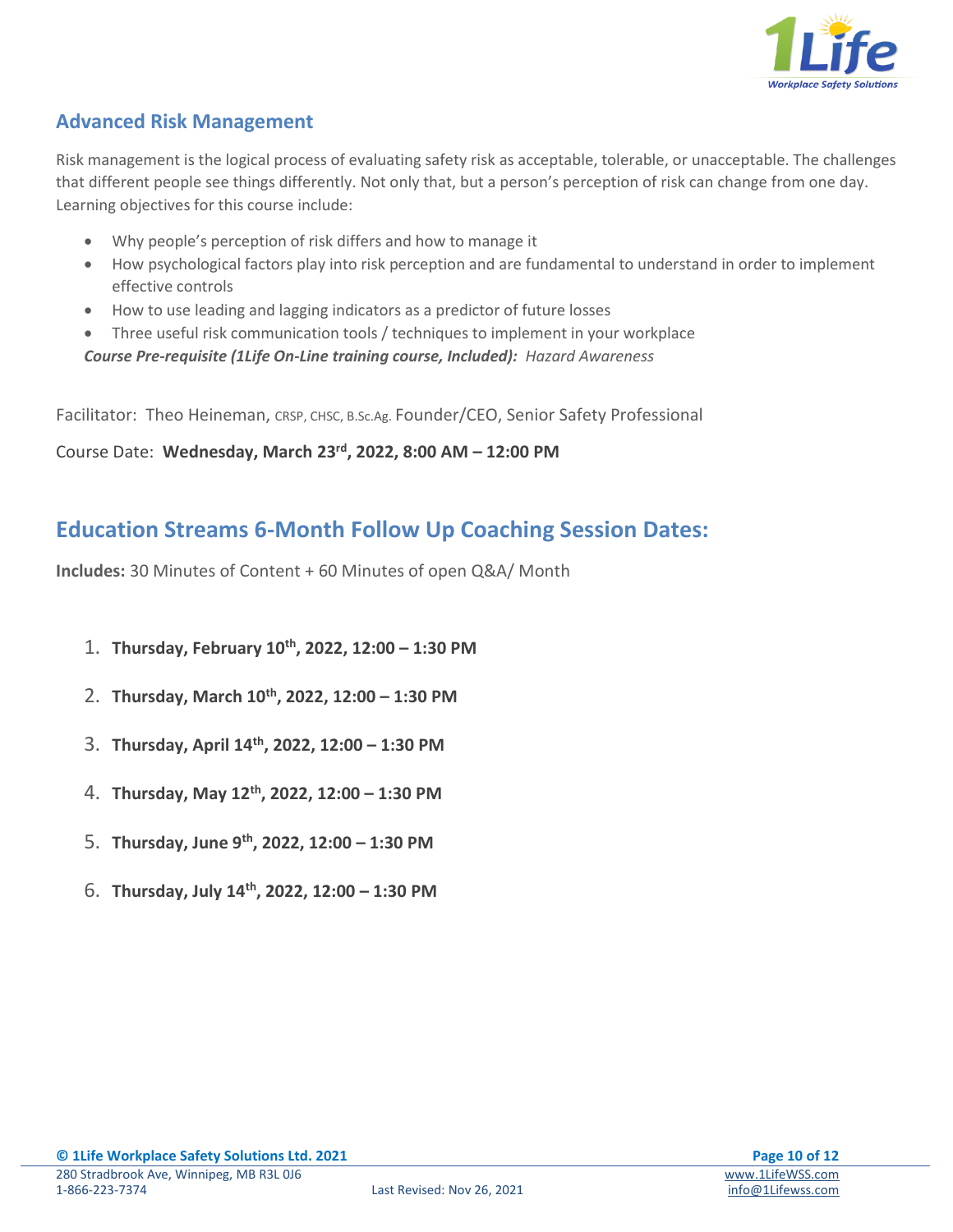

# **SPECIAL TRAINING OPPORTUNITY!**

## **CHANGE YOUR MIND CREATE NEW RESULTS – 1.5 Day Training Program**

### **JUST IN TIME FOR YOUR NEW YEARS RESOLUTIONS! What if this year you and your team could achieve your resolutions and goals more easily and effectively?**

Organization change is hard and seldom sustained. Now it doesn't have to be that way!

**Change Your Mind…Create New Results** is a proprietary neuroscience-based program, developed by Dr Joe Dispenza and based on the latest global neuroscience research. Taking an organization's vision for itself and applying new understandings of the brain and human behaviour, along with four easy to use tools, individuals are empowered to change.

This, in turn transforms the individual, their teams and, ultimately, the organization. This program teaches how to break old habits that no longer serve and bring about true, lasting change — from the inside out.

**STEP 1**: Envision a new future for your team or organization. What would it be like for your team to be less stressed, more creative, and safer?

**STEP 2**: Identify habitual patterns that keep you from moving toward that new future on an individual level.

**STEP 3**: Use the process, models, and tools from the workshop to rewire the brain and unlock the potential of that new, improved future state.

**STEP 4:** Changed individuals collectively form more engaged teams who are then ready to step into that new future of a transformed organization.

Bring your biggest challenges and habits, learn how to change your thinking, and create the future and the success that you and your team desires.

#### **Course includes:**

- Change Your Mind ... Create New Results workbook
- Change Your Mind .... Create New Results 30 days to Genius Journal to guide you through the 30 days after this event
- Four tools for change that you can use every day
- 4 Follow-up private coaching sessions to help ensure your success (30 minutes each)
- Licensing fees

#### Maximum 10 participants **Tuition: \$750/person**

Facilitator: Theo Heineman, CRSP, CHSC, B.Sc.Ag. Founder/CEO, Senior Safety Professional

#### Course Dates:

DAY 1: **Thursday, January 13th, 2022, 8:00 AM – 5:00 PM**  DAY 2: **Friday, January 14th , 2022, 8:00 AM – 12:00 PM**